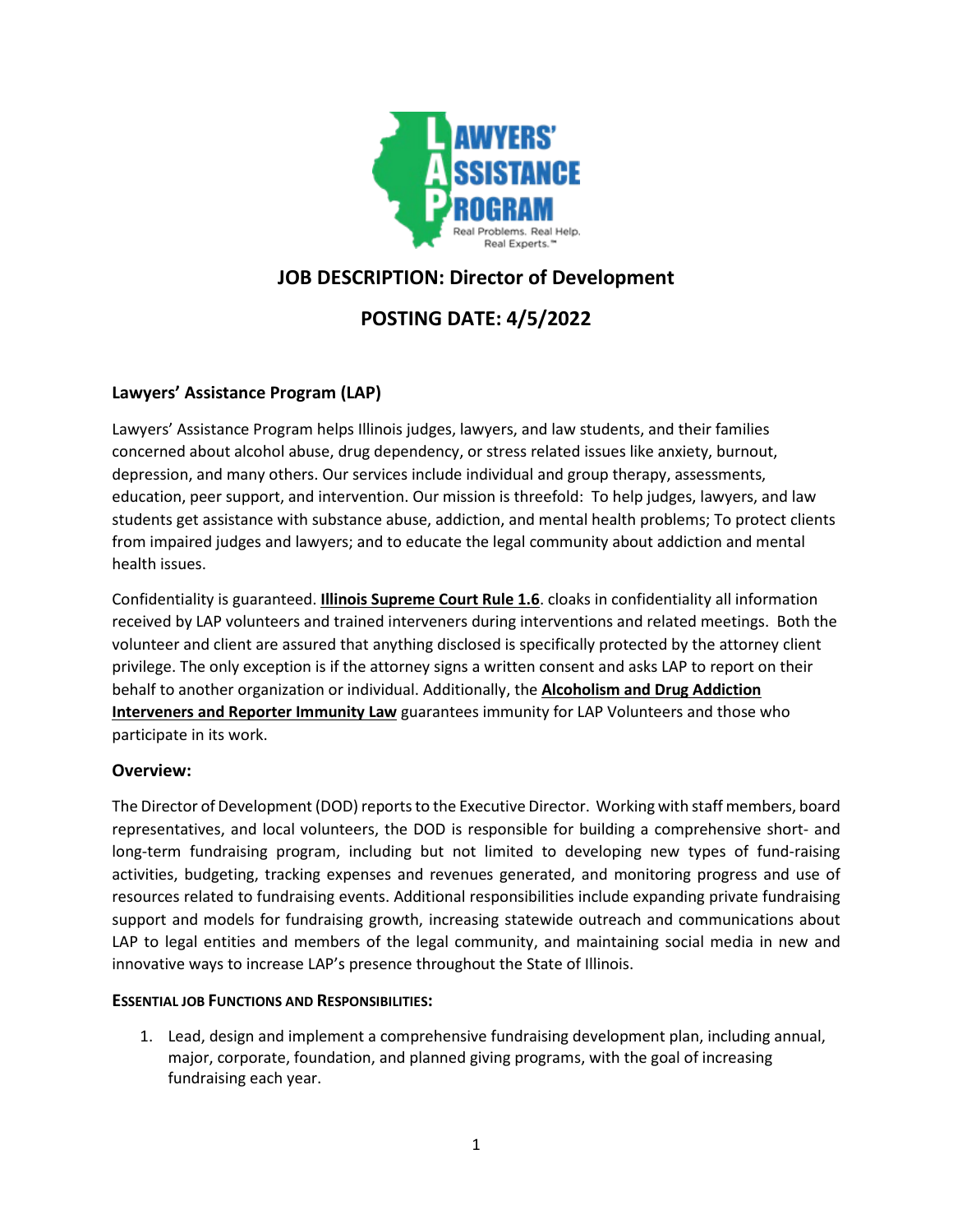- 2. Prepare, implement, and monitor annual budget for fundraising events, adjusting expenses as needed, in coordination with the Executive Director and Accounting Manager.
- 3. Plan and coordinate a comprehensive program of donor and sponsor relationship activities.
- 4. Create and maintain the infrastructure needed to support development activities, including software, donor information, communications, staff training, policies, and procedures.
- 5. Work closely with the Executive Director and Board Fundraising Committee, to implement fundraising ideas and strategies, while cultivating, soliciting, and tracking new individuals and corporations that support LAP's mission currently and into the future.
- 6. Coordinate and execute plans with staff, outside vendors, and volunteers in planning and implementing fund raising projects.
- 7. Creating and expanding opportunities for other online giving and e-solicitations and oversee the preparation and publication of all donor communication materials.
- 8. Register attendees for all events and send reminder emails.
- 9. Oversee design and production of communications materials, including web content, newsletters, press releases, community education items, fundraising appeals, social media postings, annual reports, and development brochures.
- 10. Recruiting, developing, and supporting local fundraising committee members.
- 11. Researching, recommending, reserving, and set up of chosen venues for fund raising events.
- 12. Coordinate payments for event-related services and invoices with the Accounting Manager.
- 13. Marketing and promotion of LAP on social media outlets; Create and manage mass emails regarding LAP fundraising events.
- 14. Promote the utilization of the Lawyers' Assistance Program by coordinating the education of the Illinois legal community and the Treatment Provider Community about LAP.
- 15. Meet with law firm decision makers, bar association leadership, and law school administrators to establish, maintain, and further relationships with LAP while helping to financially support LAPs mission.
- 16. Maintain LAP webpage and keep calendar of events current.
- 17. Other duties as assigned.